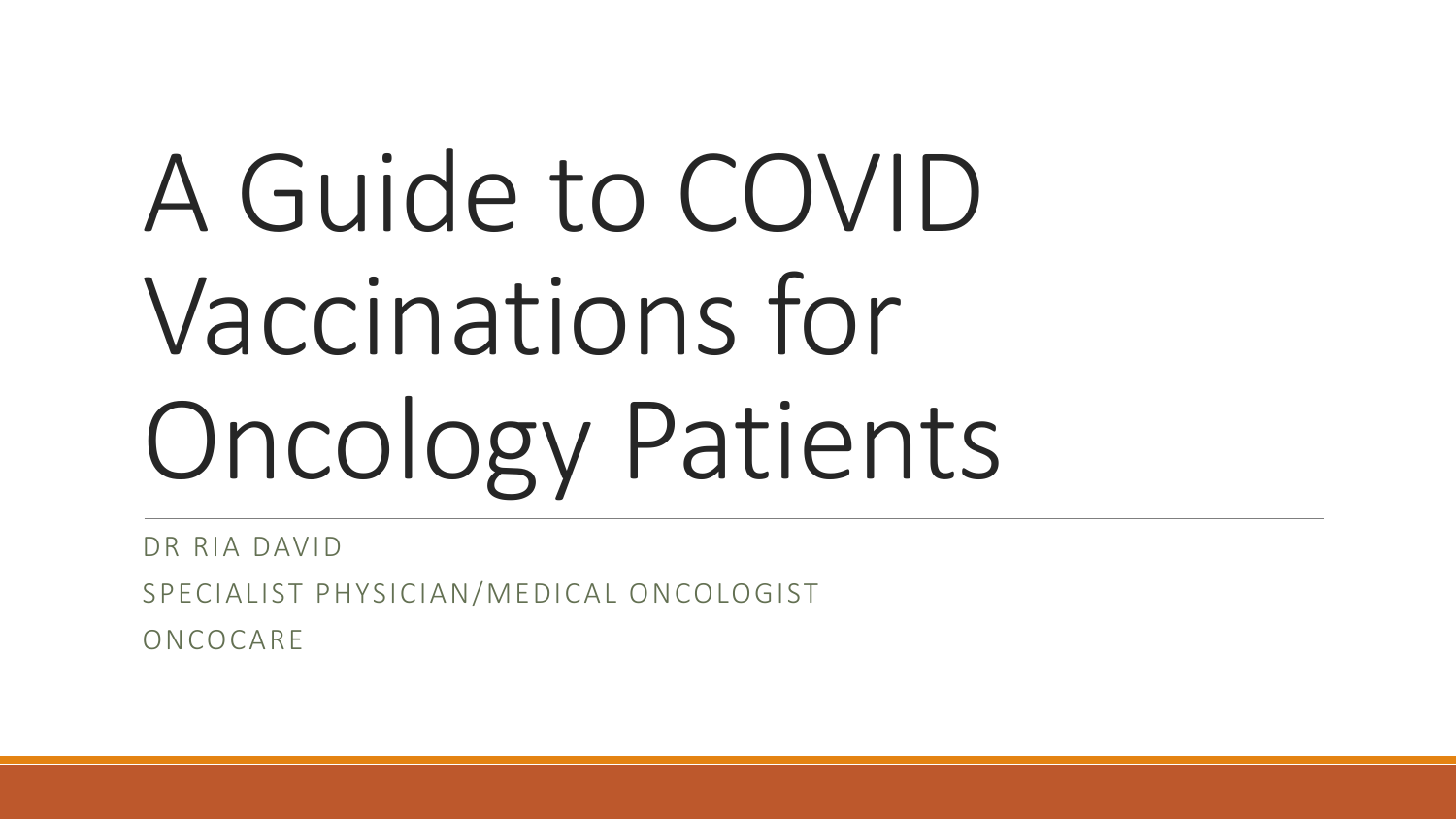### Introduction

What is a vaccination?

Historical perspective

COVID vaccines

Guidelines for oncology patients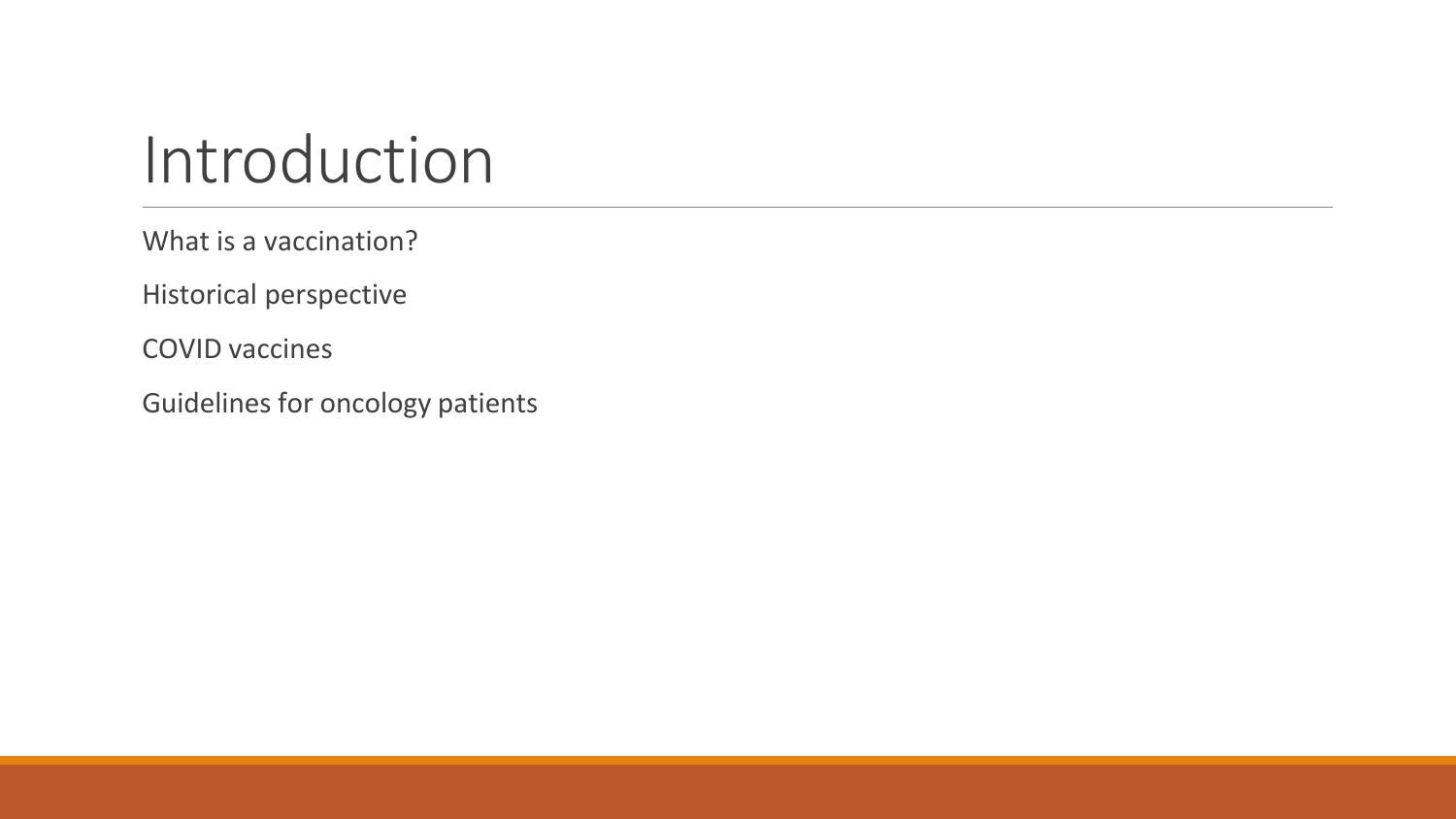

Vaccines reduce the risk of infection by working with the body's natural defenses to safely develop immunity to disease.



#### What is a vaccination?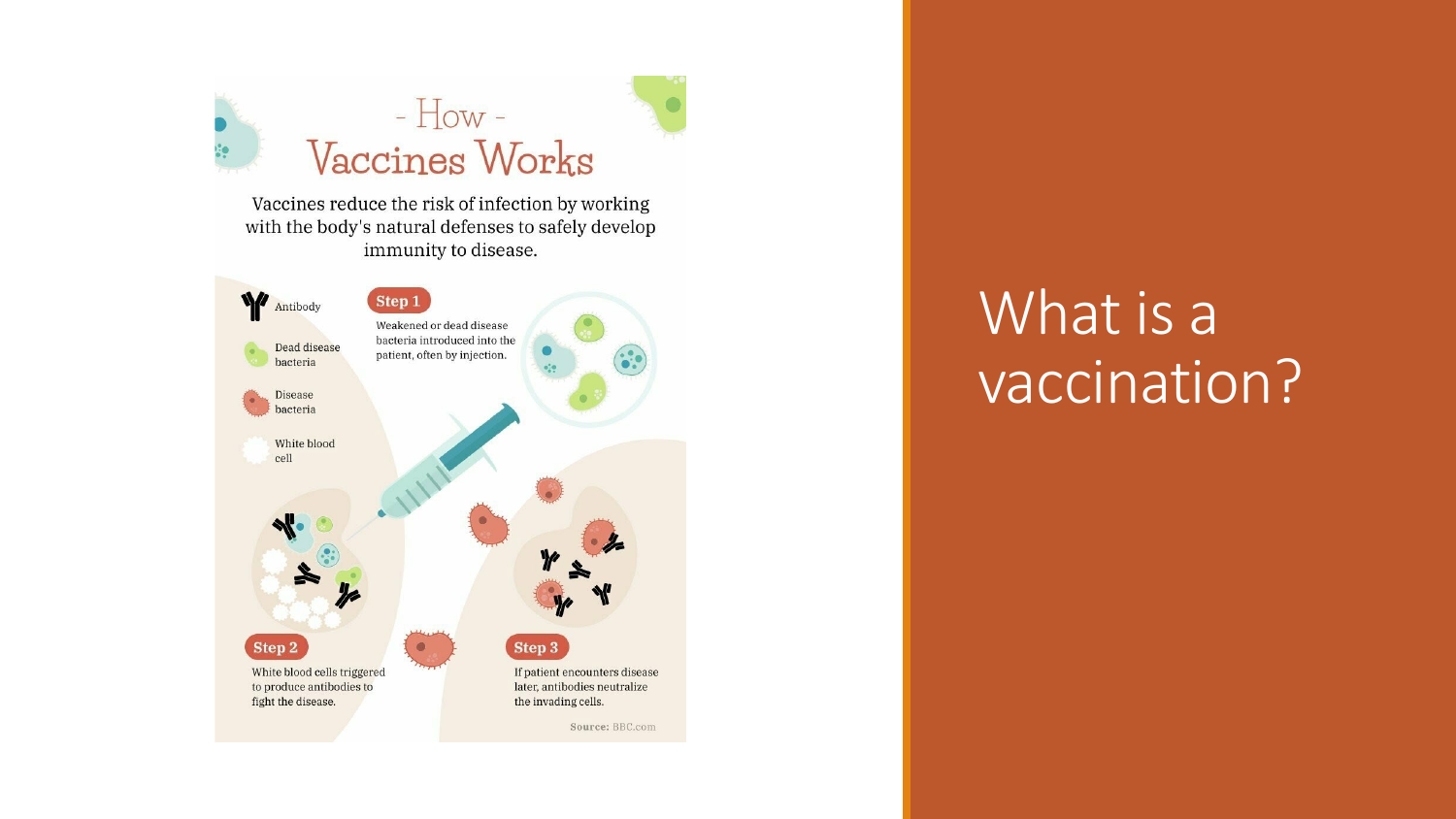# Historical perspective

First disease that humans probably attempted to vaccinate against likely smallpox.

Early records of variolation used in China in the 16<sup>th</sup> century.

Smallpox vaccine invented in 1796 by Edward Jenner.

Further work on vaccination done by Louis Pasteur.

Prior to vaccinations – smallpox fatal in 20-60% of adults and up to 80% of children.

Prior to eradication in 1979 smallpox killed between 300-500 million humans in the 20<sup>th</sup> century.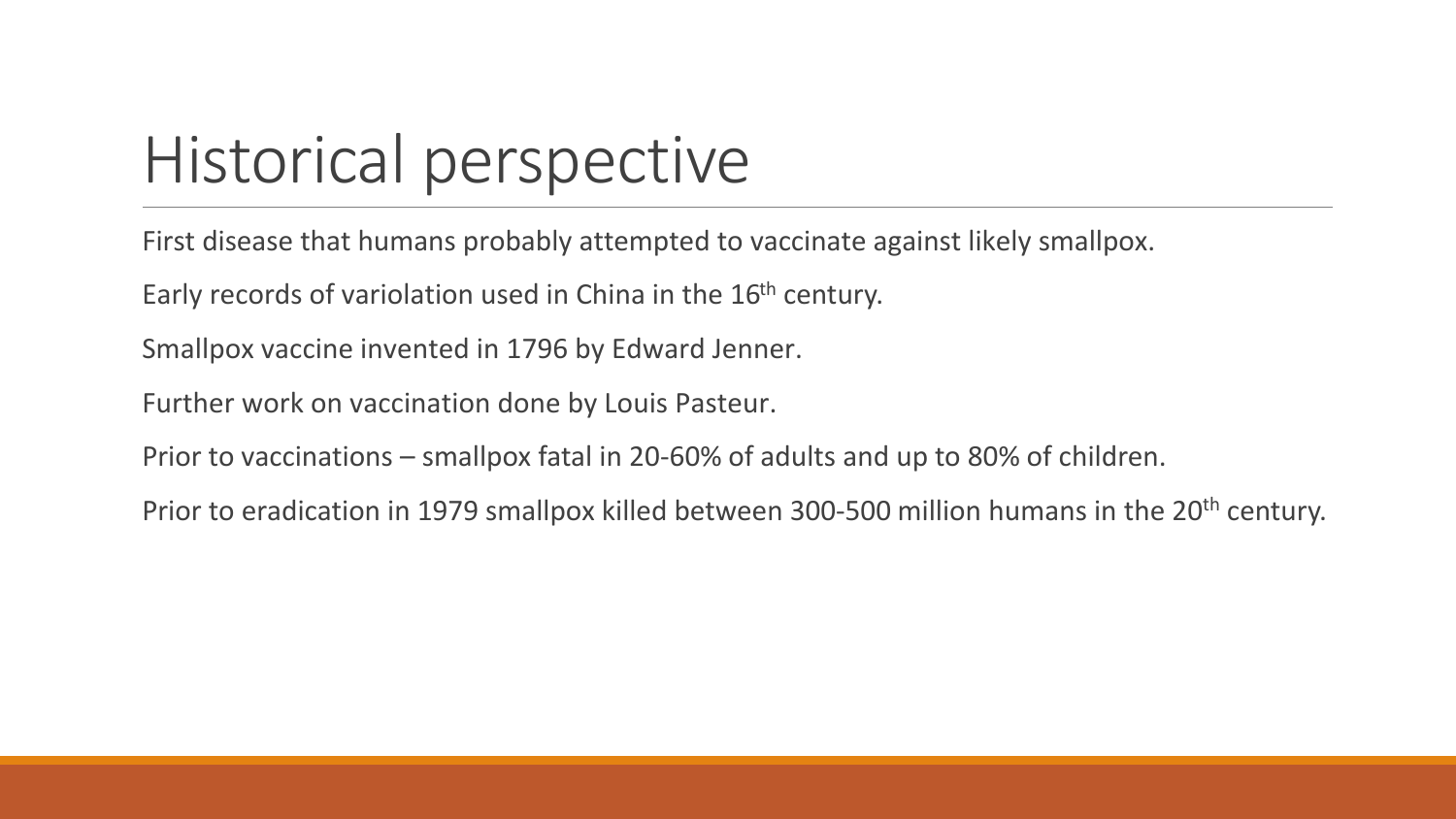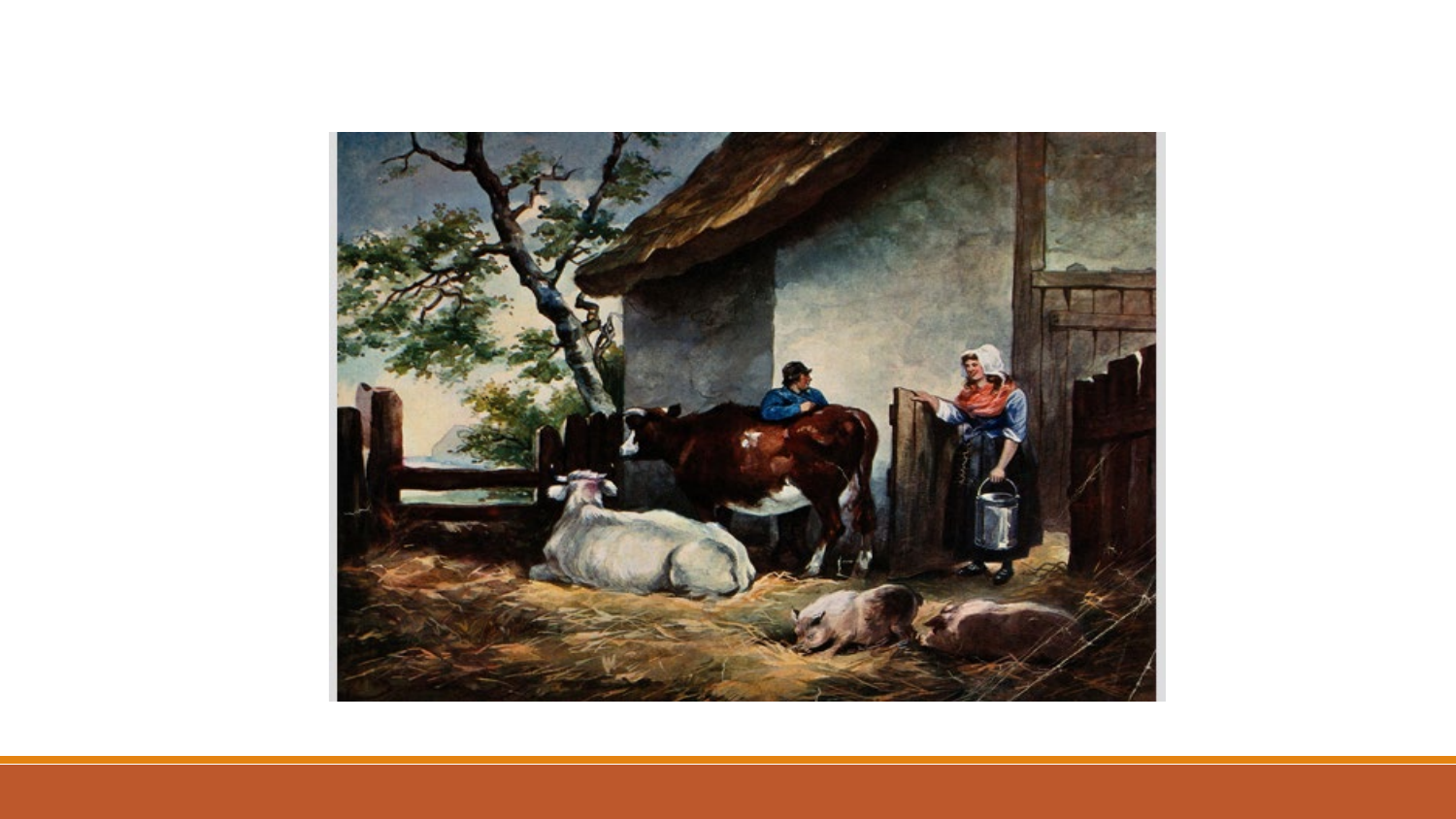#### **Edward Jenner's experiment (1796)**

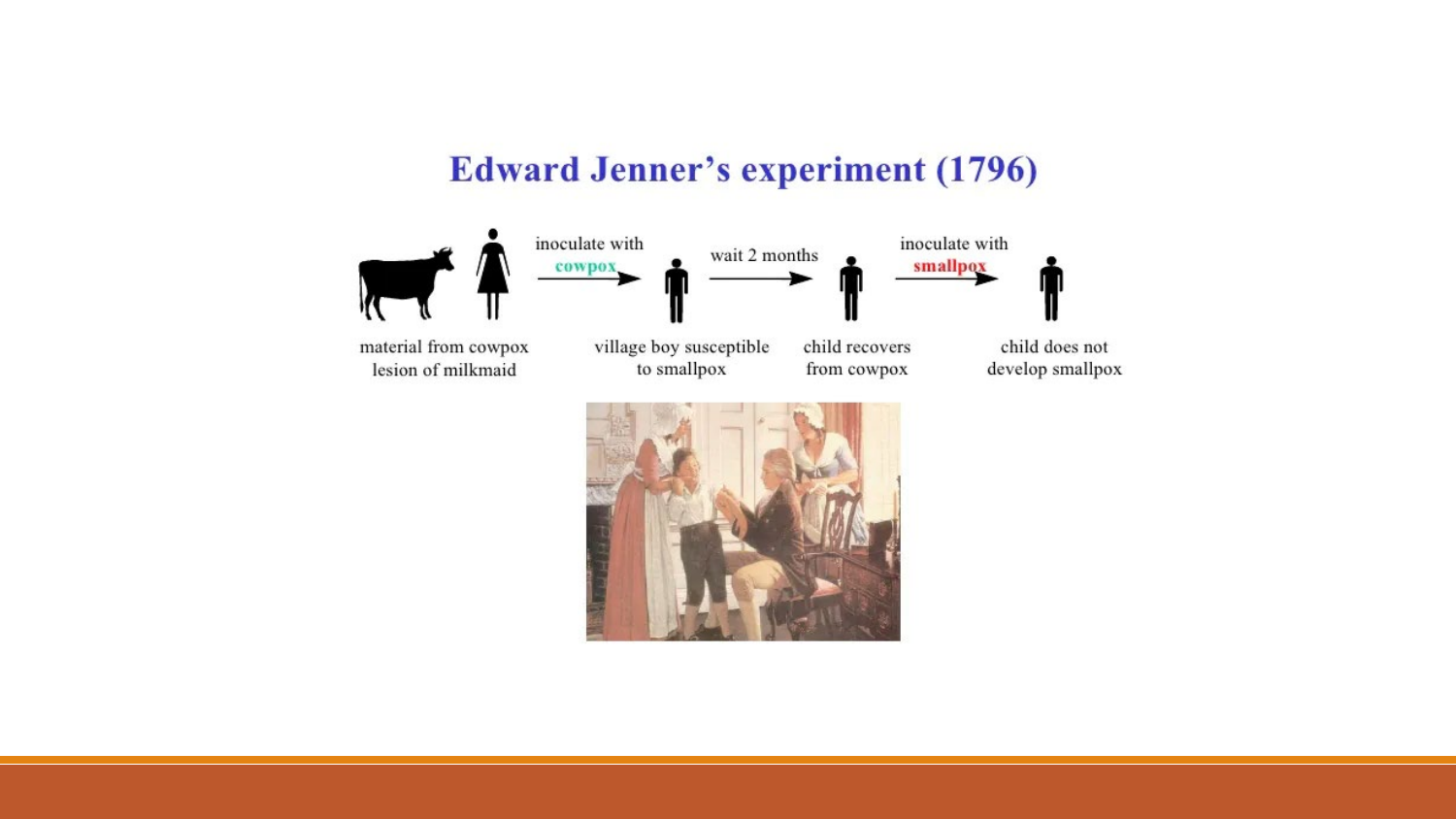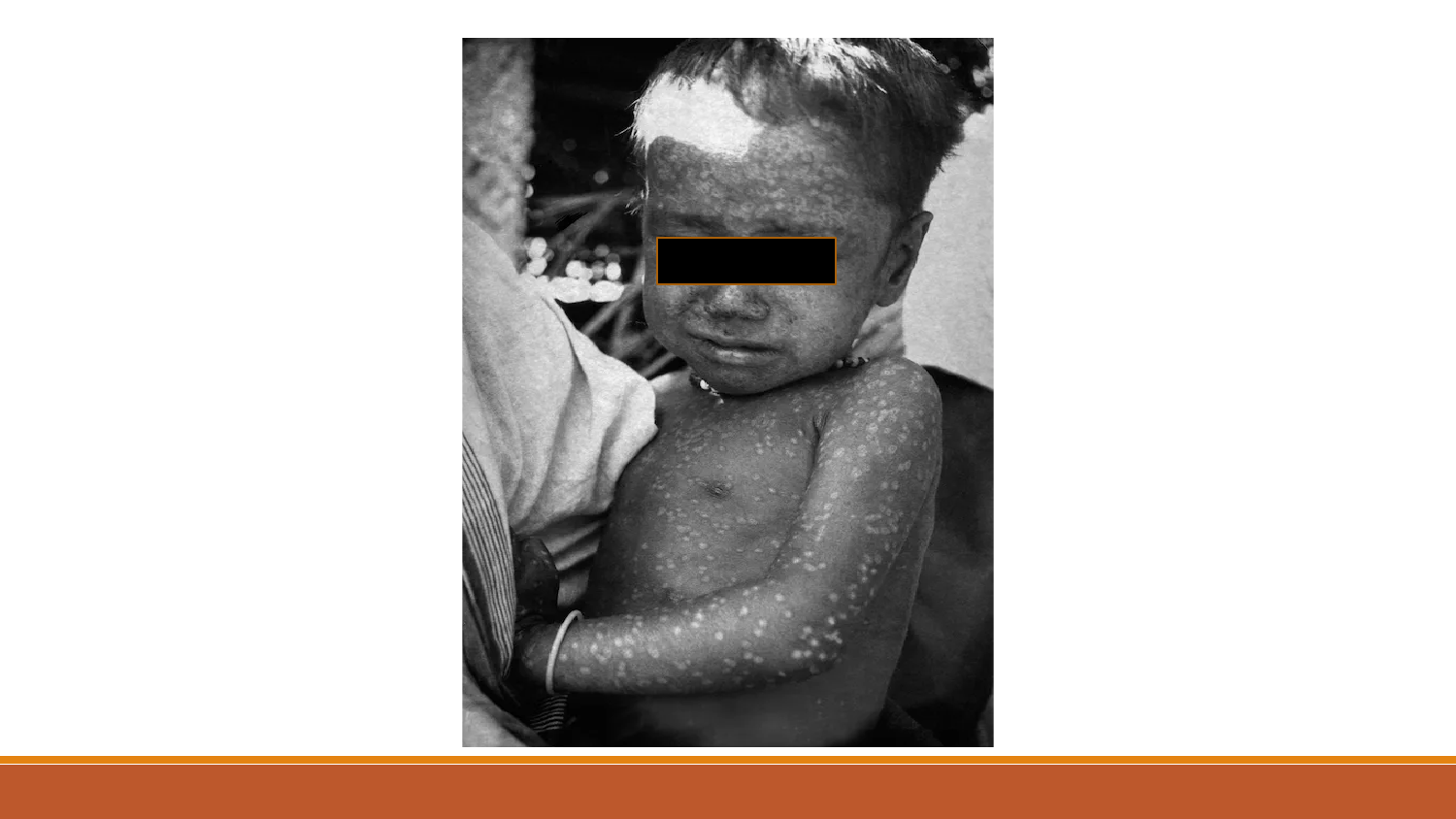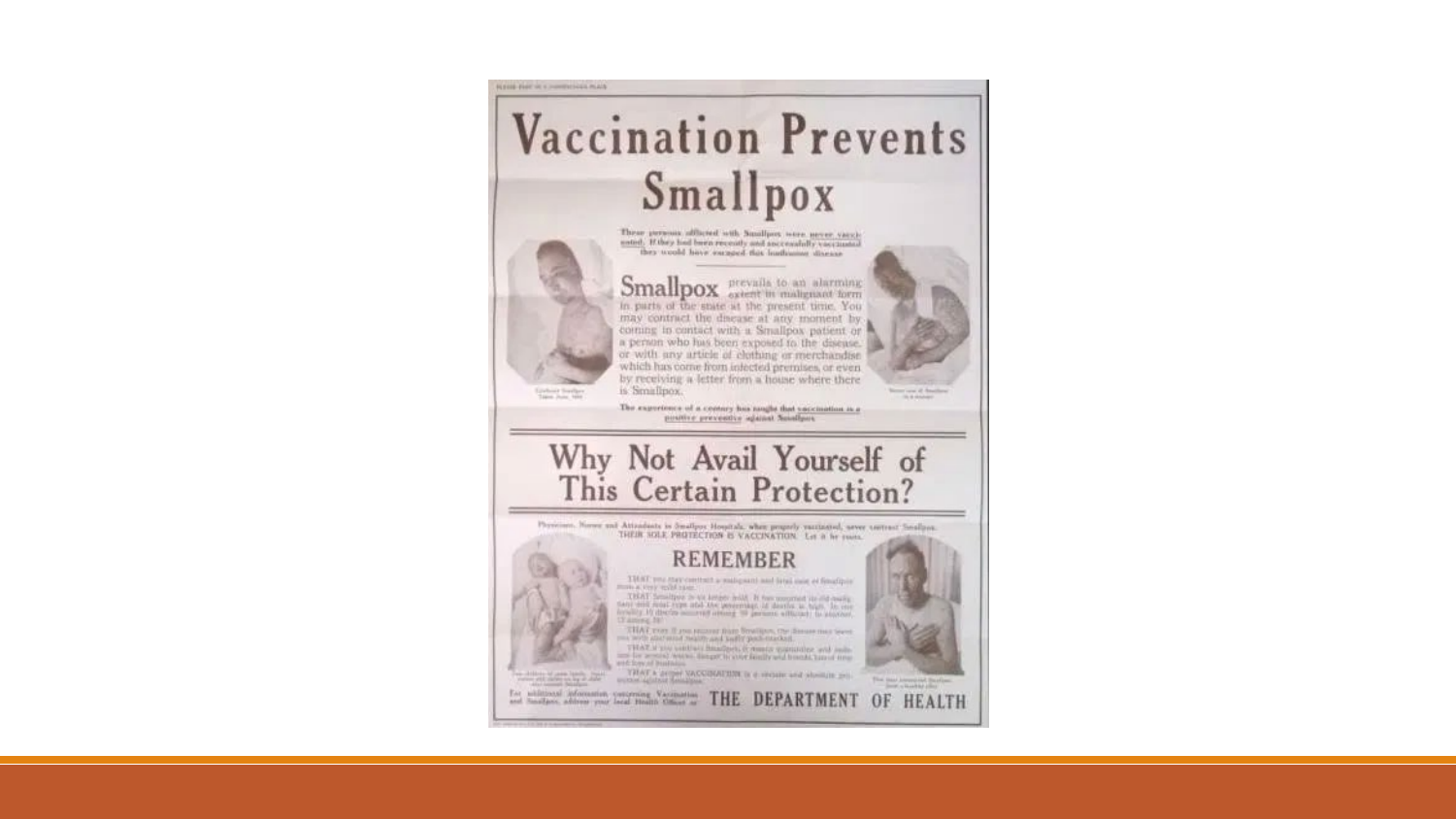#### **WORLD HEALTH** THE MAGAZINE OF THE WORLD HEALTH ORGANIZATION · MAY 1980

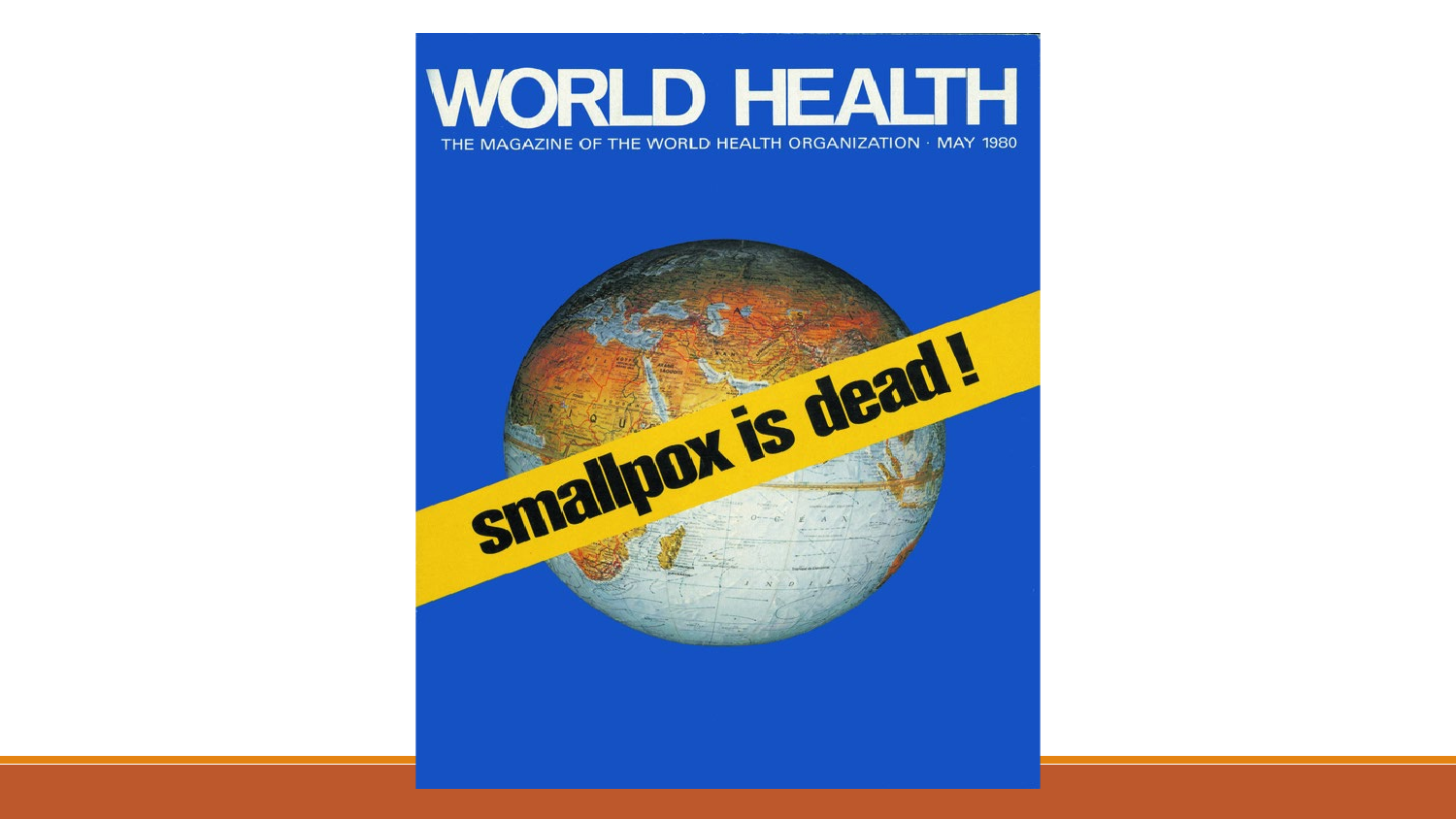| <b>Age of child</b>               | to print out and keep<br>Vaccine needed to prevent disease in child                                                                           | <b>How vaccine is given</b> |
|-----------------------------------|-----------------------------------------------------------------------------------------------------------------------------------------------|-----------------------------|
|                                   |                                                                                                                                               |                             |
| At birth                          | Bacillus Calmette-Guérin vaccine To prevent tuberculosis                                                                                      | <b>Right arm</b>            |
|                                   | Oral polio vaccine (birth dose)                                                                                                               | Drops by mouth              |
| 6 weeks                           | Oral polio vaccine (1st booster dose)                                                                                                         | Drops by mouth              |
|                                   | Rotavirus vaccine (1st dose) To prevent diarrhoea                                                                                             | <b>Liquid by mouth</b>      |
|                                   | Diphtheria, tetanus, acellular pertussis, inactivated polio vaccine and<br>haemophilus influenzae type-B plus hepatitis-B combined (1st dose) | Intramuscular/left thigh    |
|                                   | Pneumococcal conjugate vaccine (1st dose) To prevent pneumonia                                                                                | Intramuscular/right thig    |
| 10 weeks                          | Diphtheria, tetanus, acellular pertussis, inactivated polio vaccine and<br>haemophilus influenzae type-B and hepatitis-B combined (2nd dose)  | Intramuscular/left thigh    |
| 14 weeks                          | Rotavirus vaccine* (2nd dose)                                                                                                                 | <b>Liquid by mouth</b>      |
|                                   | Diphtheria, tetanus, acellular pertussis, inactivated polio vaccine and<br>haemophilus influenzae type-B plus hepatitis-B combined (3rd dose) | Intramuscular/left thigh    |
|                                   | Pneumococcal conjugate vaccine (2nd dose)                                                                                                     | Intramuscular/right thig    |
| 6 months                          | Measles vaccine** (1st dose)                                                                                                                  | Subcutaneous/left thigh     |
| 9 months                          | Pneumococcal conjugate vaccine (3rd dose)                                                                                                     | Intramuscular/right thig    |
| 12 months                         | Measles vaccine** (2nd dose)                                                                                                                  | Subcutaneous/right arm      |
| 18 months                         | Diphtheria, tetanus, acellular pertussis, inactivated polio vaccine and<br>haemophilus influenzae type-B plus hepatitis-B combined (4th dose) | Intramuscular/left arm      |
| 6 years (both<br>boys and girls)  | lacktriangleright Technical Strength of<br>diphtheria vaccine (1st dose)                                                                      | Intramuscular/left arm      |
| 12 years (both<br>boys and girls) | Tetanus and reduced strength of<br>diphtheria vaccine (2nd dose)                                                                              | Intramuscular/left arm      |

-------

#### Vaccines available today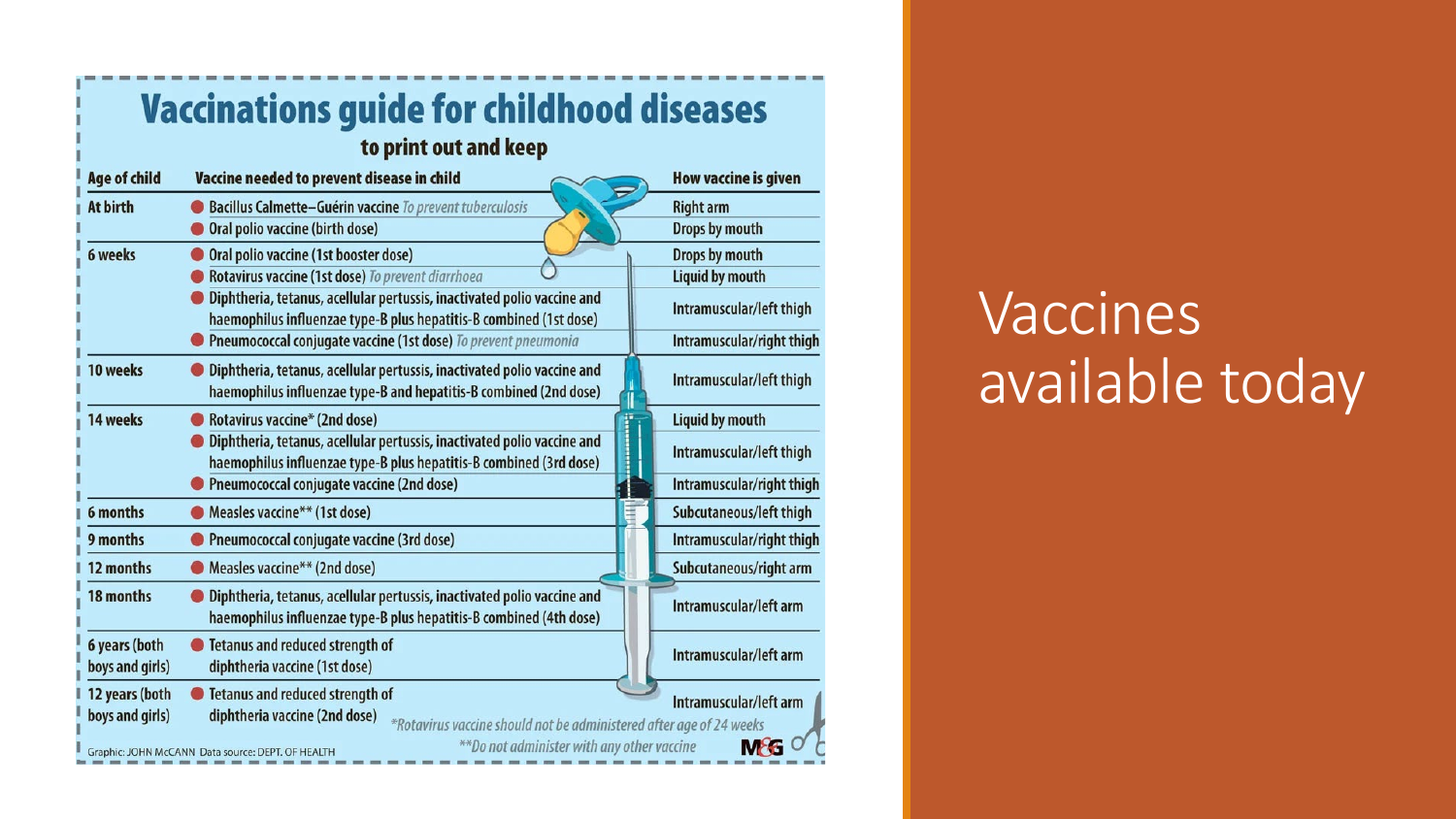#### COVID vaccines available in South Africa

Janssen

Moderna

Pfizer

Astra Zeneca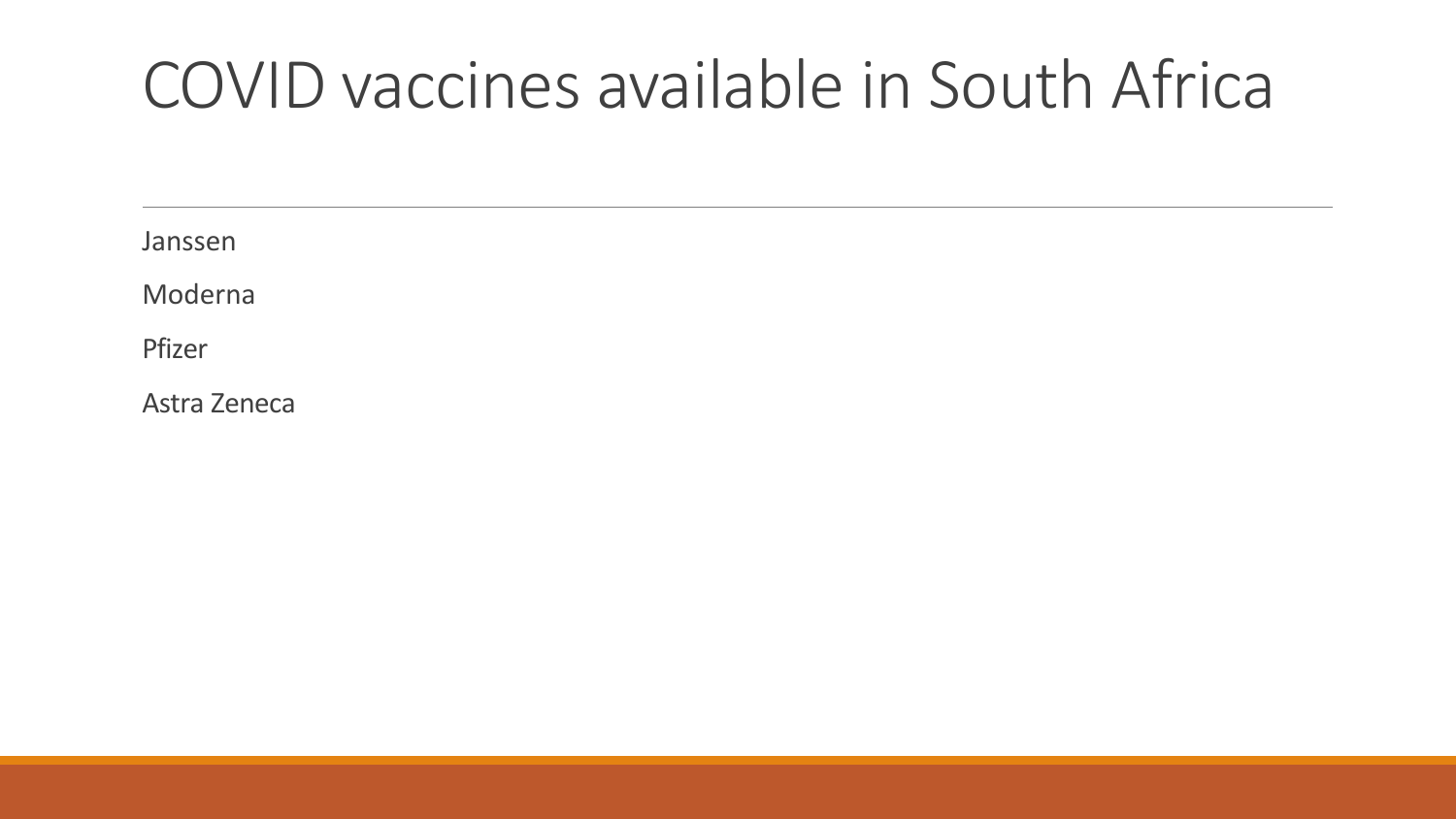## Are COVID vaccines effective?

Yes!

Milder infections.

Fewer complications.

Fewer deaths and less need for ICU support.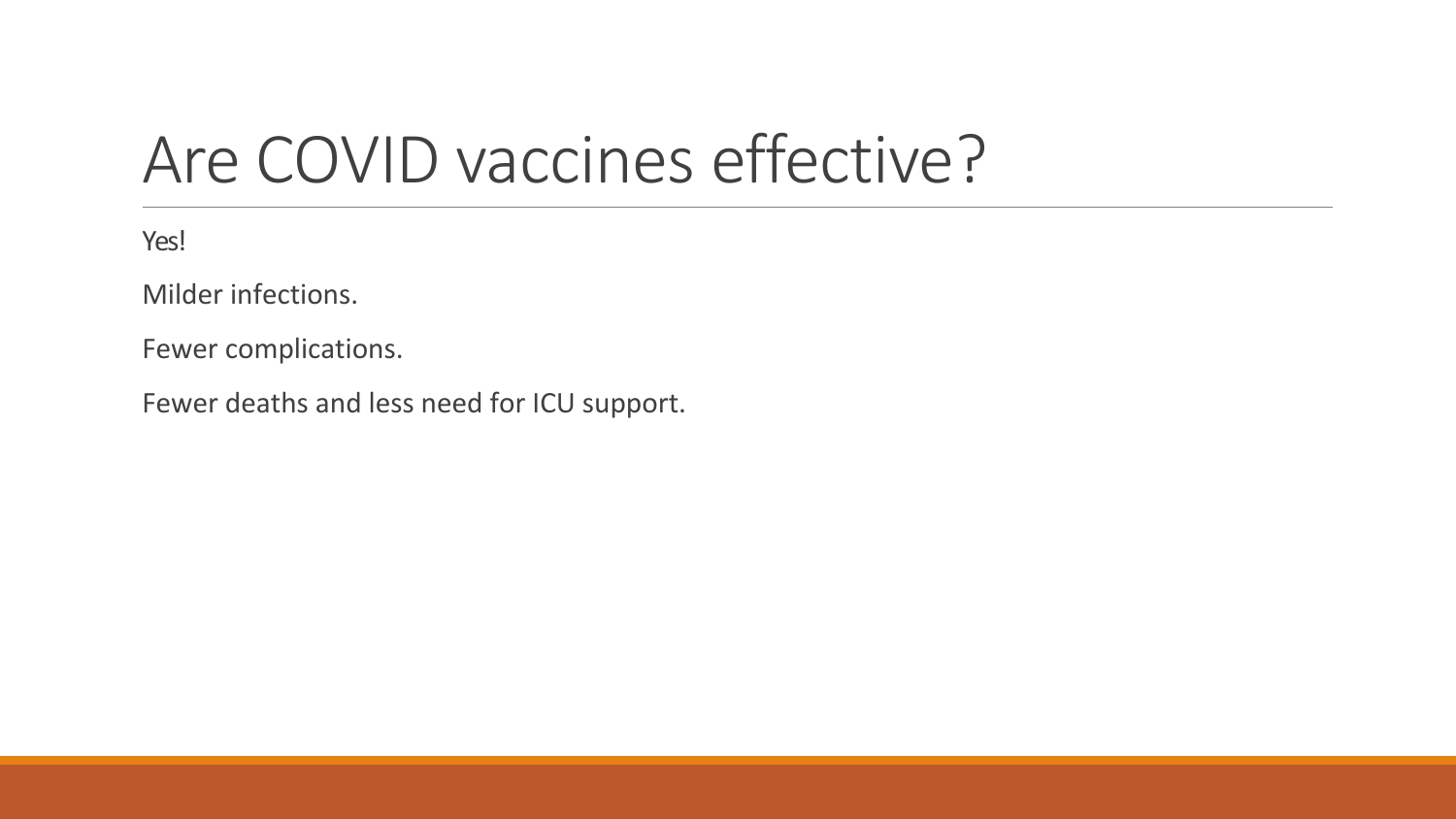## Are COVID vaccines safe?

Yes!

Risk of allergy to components – low.

Risk of thromboembolic disease – present but low, differs between vaccines.

Symptoms of mild infection are expected after vaccination.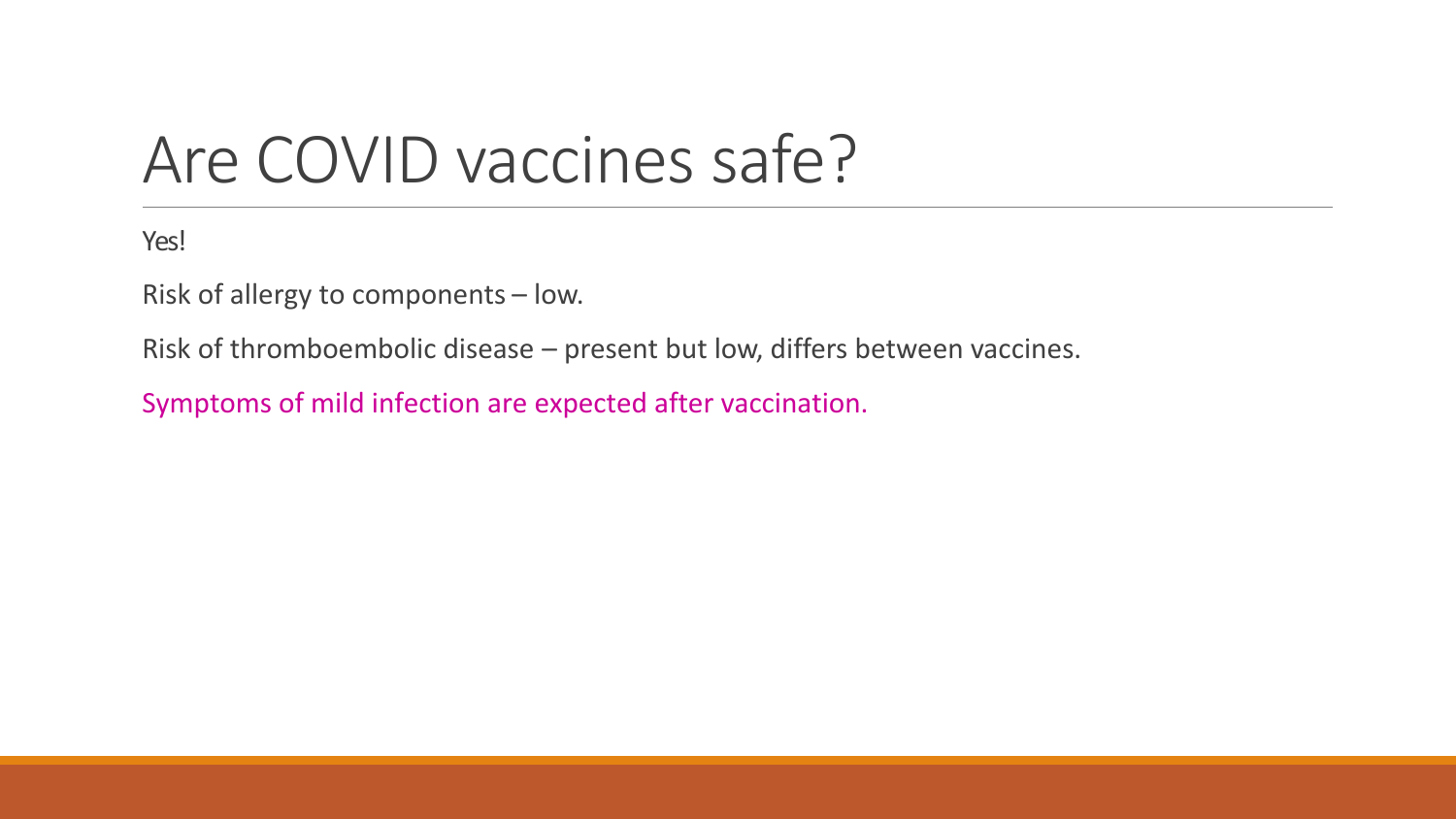# Can oncology patients be vaccinated?

Yes!

Active cancer and immunosuppressive therapy – decreased potential to mount antibody response.

Immunosuppression makes patients more vulnerable to COVID infection and complications.

Most are eligible except in exceptional circumstances.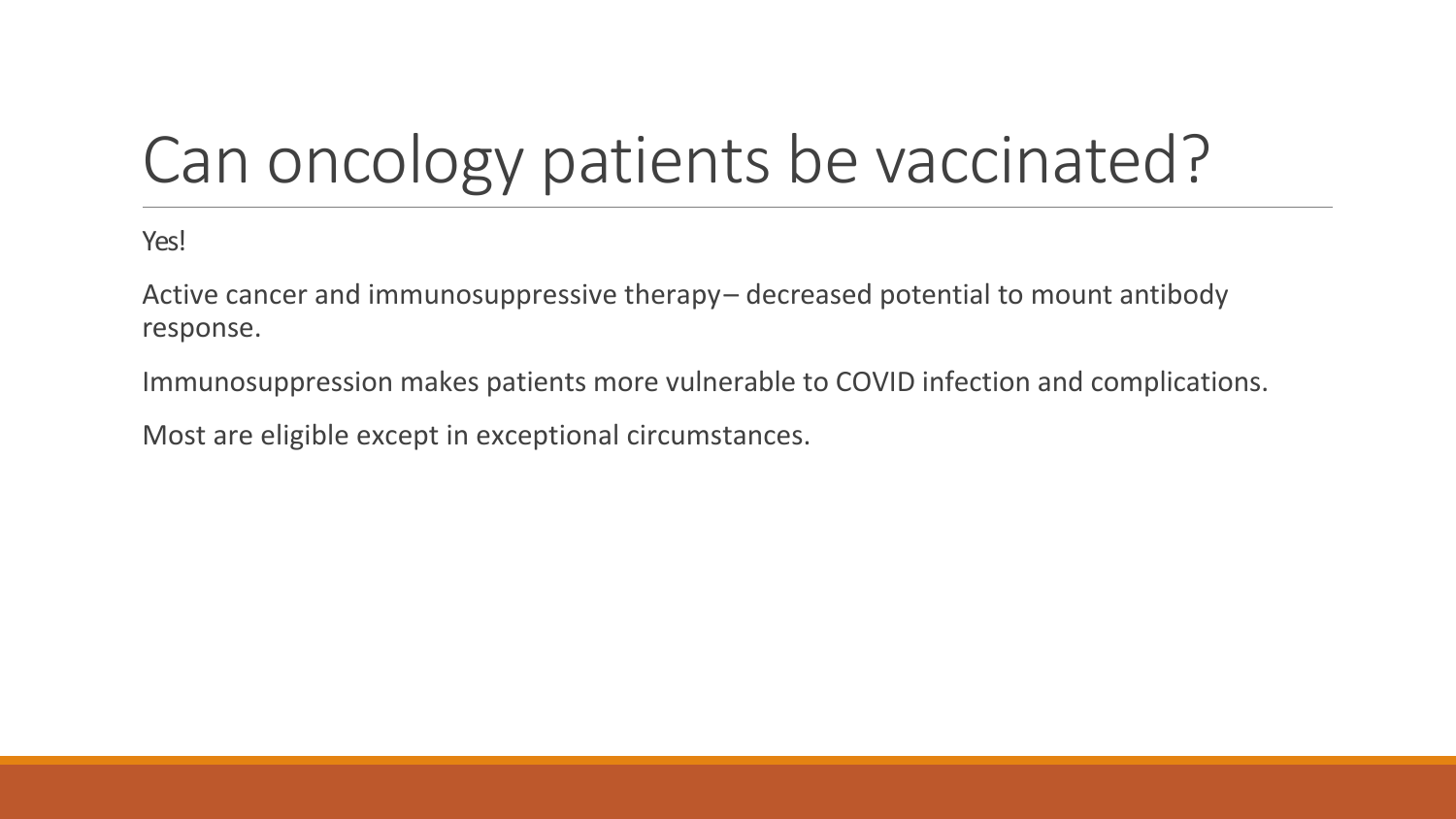# American Society of Clinical Oncology

- Patients with cancer may be offered COVID vaccination provided there are no contraindications to any elements of the vaccine. Vaccine recipients should be counselled about the unknown safety profile in immunocompromised individuals, potential for reduced immune protection and importance of ongoing adherence to all guidelines to reduce infection.
- Patients receiving active oncology treatment may be offered COVID vaccination.
- Cancer survivors may be offered COVID vaccination.
- Only those individuals with contraindications to a specific vaccine component should not be vaccinated.